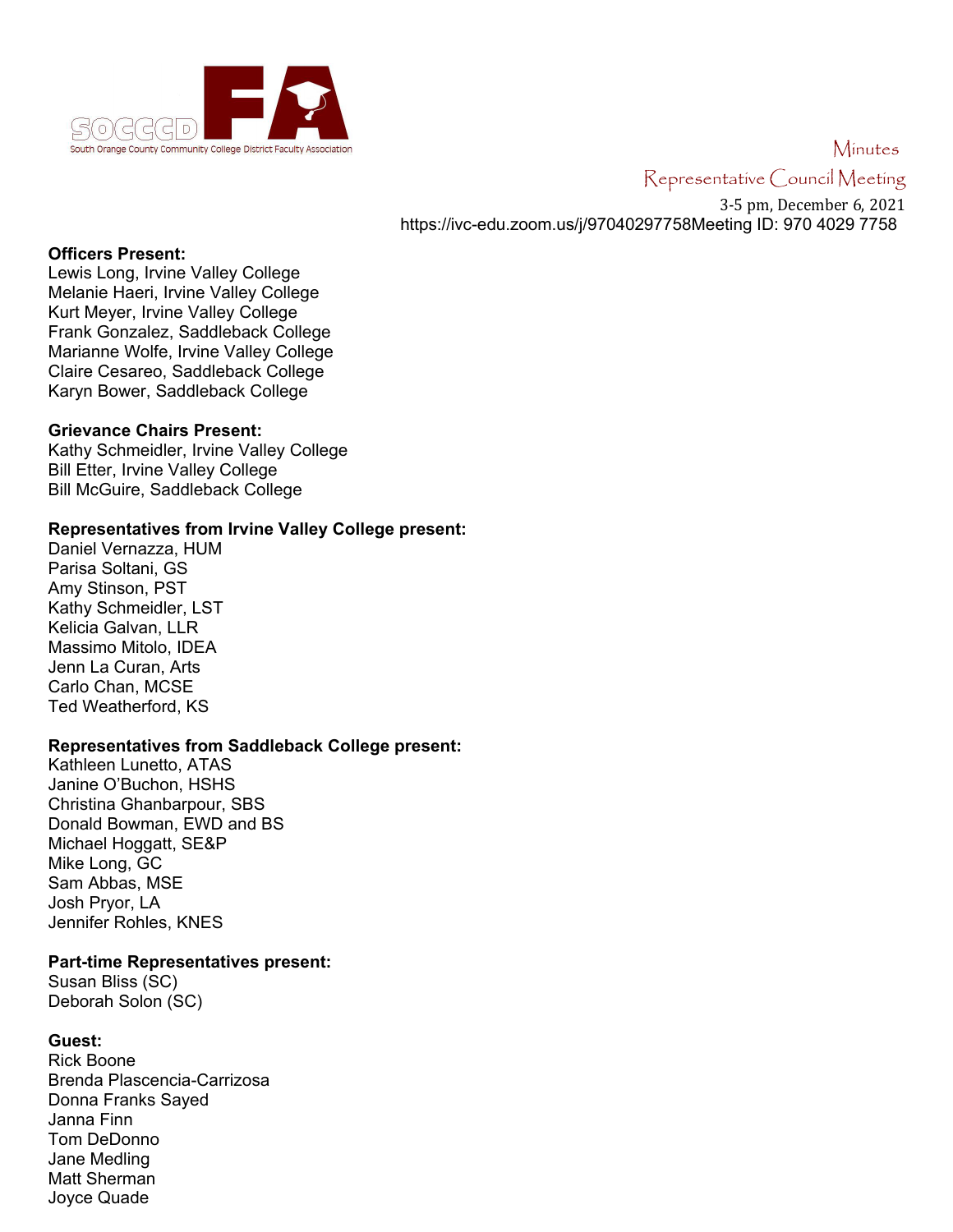- 1) Call to Order: 3:03pm
- 2) Meeting Items
	- a) Introduction of Guests
	- b) Adoption of Agenda
		- i) Motion: Melanie, Second: Don B; Approved
	- c) Approval of Minutes:
		- i) November 1, 2021
		- ii) Motion: Kurt, Second: Sam; Approved
- 3) Officer and Committee Reports
	- a) Secretary's Report—Marianne Wolfe
		- i) Communications Advisory Committee: Newsletter should be out this week.
	- b) Organizing Committee Report—Melanie Haeri
		- i) Nothing to report at this time
	- c) Part-time Committee Report—Karyn Bower
		- i) Upcoming part-time workshops
			- Friday, Dec 10, 10-noon is the last meeting for fall: How to apply for unemployment.
			- Friday, Jan 28<sup>th</sup>, 10am-noon: How to apply for medical insurance allowance
		- ii) New District Health and Safety Committee being formed, Karyn is a representative on the committee.
	- d) Treasurer's Report—Frank Gonzalez
		- i) Budget Advisory Committee: See attachment provided. No new expenses to report
	- e) Negotiations Report—Claire Cesareo
		- i) Student Evaluations update: busy working on the revisions at the time. Looking at the collection instrument and have decided on one but now we need to look at funding. Questions have been selected as well. It will pass through FA Rep Council for review soon.
	- f) Membership Report—Jenny Langrell (tabled until 2022)
		- i) Membership Advisory Committee
- 4) Discussion Items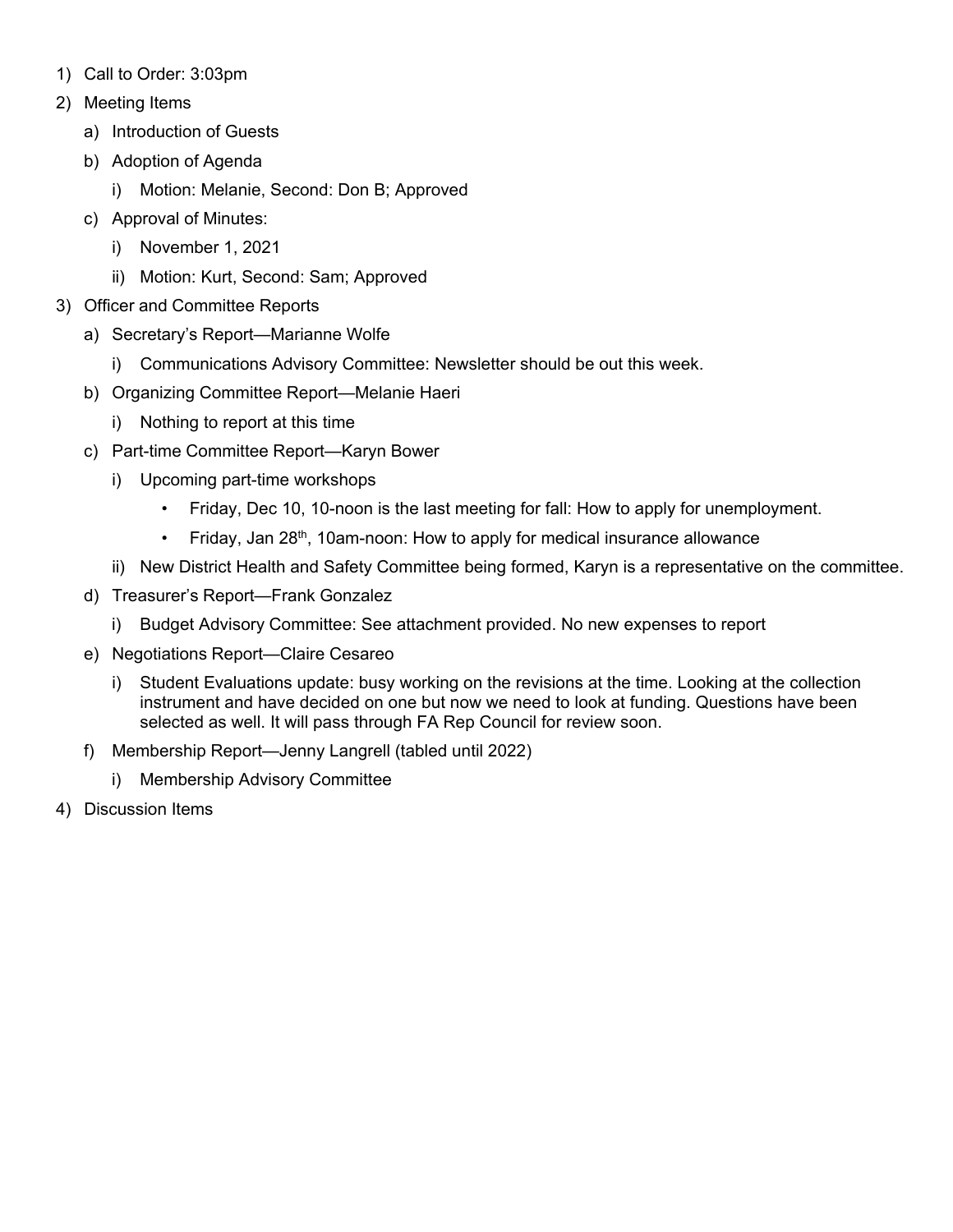- a) District vaccine mandate, impacts and effects MOU update (attachment emailed to all Rep Council meetings)
	- i) Thanks to Claire for all her hard work on this. Very important to have MOU adopted. POA (police) already has their MOU adopted as well. We need this on the December  $13<sup>th</sup>$  BOT meeting because there is a clause about the cancellation of classes due to the January student vaccination check. If we miss the December one, we would have it go to BOT in January and it would be too late to save the courses from cancellation.
	- ii) We are asking the Rep Council to make a motion to approve to allow for us to push the MOU to be submitted in time for the December BOT meeting. We normally have to have the whole FA body vote but it would take too long and wouldn't meet the deadline for the December BOT meeting.
	- iii) Claire presented on the MOU (Sent out 4:30pm 12/6/2021)
		- \*issue that we want to get on the December BOT approval\* Student Drops: There will be a purge of the rosters on January  $10<sup>th</sup>$ . If your class has a minimum threshold of 22 (for 45 cap enrollment) or 18 (for under 45 cap of enrollment) prior to the purge, then the classes will not be cancelled even if enrollment drops.
		- District and colleges are responsible for upholding and implementing everything. Students may be dropped throughout the semester, so check your rosters throughout the semester.
		- Deans can approve to move your course online for up to 2 weeks or more. There are different issues in which this can happen (see Claire's PowerPoint).
		- Questions during the presentation:
			- Q: is the vaccine mandate going to be updated to require at some point a 3rd "booster" shot, or will 2 shots continue to be enough (or just 1 shot for the  $J + J$ )?
			- A: If the CDC definition of "fully vaccinated" changes, so will the district requirement. That's part of Board policy, and not in the MOU.
			- A: For both FT and PT, if they have an exemption and are missing tests, they will get a warning the first time. If they miss the test the second time, it will result in a warning of termination (FT: 90 days, PT: 21 days) and they have to test immediately (within 24 hours) or they will be placed on unpaid leave
			- Q: What happens if a student is not on your roster and still comes to class?
			- A: You can reach out to campus police to assist you if you have asked them to leave and they are not compliant. Multiple ways to handle this. One example is you can tell them that they cannot stay in your class but if a spot opens up in the course you can send an APC code instead of having them stay in your class when not on the roster.
			- A: All the CDC guidelines is what was used for the MOU. If the District changes their mind in following, then we would renegotiate the MOU.
			- Q: Are students being told that they need to have the ability to take the class online even when they have enrolled for a face-to-face class?
			- A: No. Students are not being told that.
			- Q: If the class needs to shift/go into quarantine, who gets to decide how the class is held, faculty or Dean?
			- A: There is nothing in the MOU that determines how you will move the course to online or hybrid or anything when needing to shift it due to quarantining. It would be up to you and the Dean. Suggested to work this out with Dean before the semester starts. Helpful to have on the syllabus to tell students what to do if there is a case of moving the modality.
		- Kathy: Motion to declare emergency worthy of asking Rep Council to act on behalf of the membership to approve the MOU to go to the BOT; Seconded: Don; 3 abstentions and 24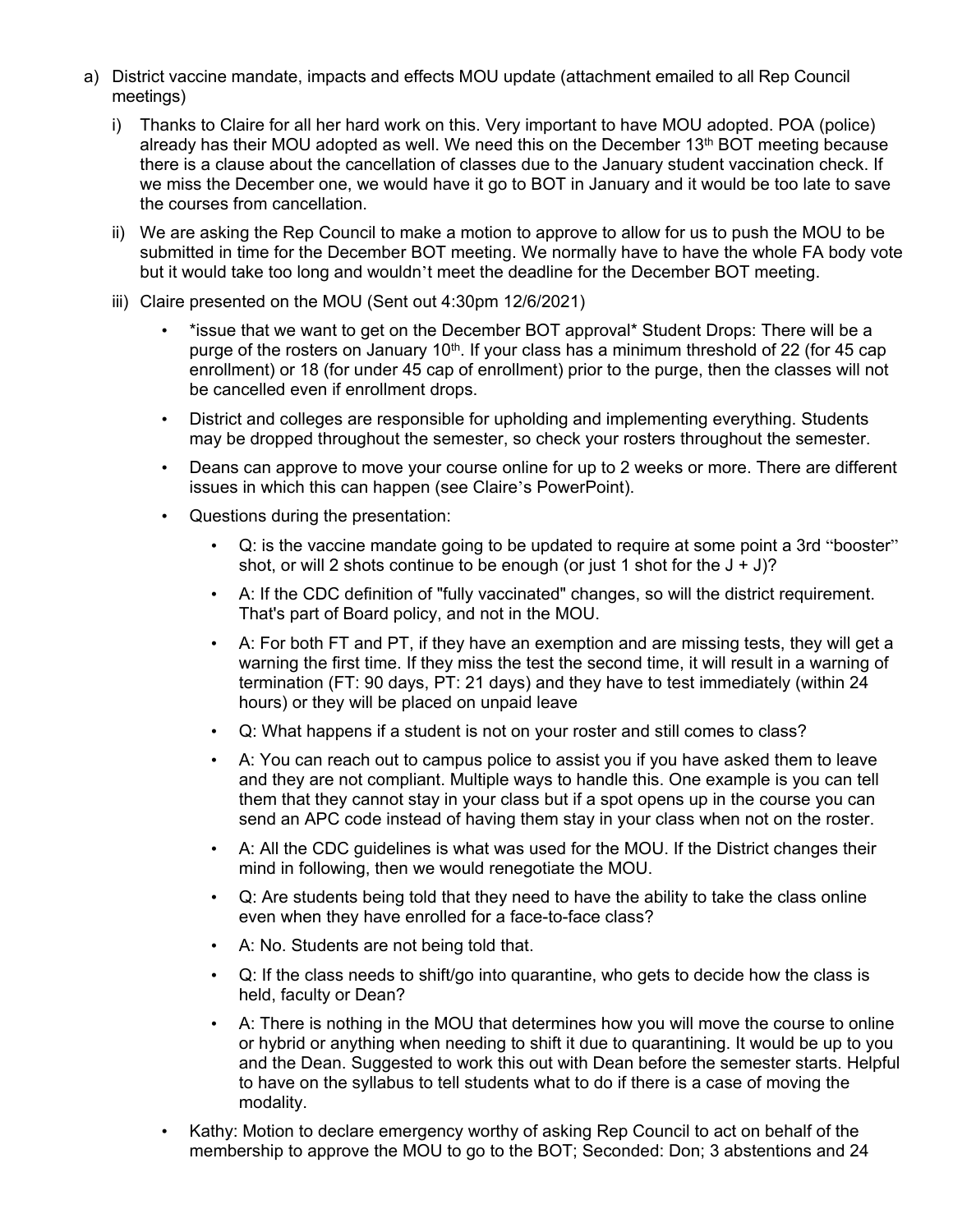"aye"; Motion approved.

- Don moves to approve the MOU; Seconded: Kathy; 3 abstentions and 24 "aye"; Motion approved. We will be moving forward to have the MOU on the December BOT meeting.
- b) Protocols and procedures for classroom COVID exposure, spring
	- i) IVC: We are not responsible for notifying class if there was an exposure in the course the Health and Wellness Center will let all parties know. (See attachment for steps for both classroom and workplace exposure). Lewis asked for more clarification on how to implement this and for more details instead of the broad instructions listed on the PowerPoint that was shared. HWC handles notification, contract tracing, etc for students. HR handles this for faculty. Protocols don't mention what to do if there is an exposure in the class – there's many questions about seating charts and exposures and spacing in classes. There's a bunch of issues here and many situations to consider.
		- If you have questions, issues you would like addressed, concerns, etc about this, email Melanie and Karyn to bring it up at the next meeting with the COVID task force: [mhaeri0@ivc.edu](mailto:mhaeri0@ivc.edu) or [kbower@saddleback.edu](mailto:kbower@saddleback.edu)
	- ii) Saddleback: there is a meeting happening soon. Karyn is working on having all the protocols listed in one place since there seems to be many updates provided through email and get lost.
	- iii) Comment: Exposure and the students lining up for tests through the HWC, it seems like it will be a big issue.
	- iv) Comment: This seems to be an issue mainly for students who are not vaccinated. Everyone who is vaccinated wouldn't need to be tested and such if there was an exposure
	- v) Q: students who are exempt will get tests through HWC for free. Can a student who is vaccinated who wants to have a test, would they get the test for free?
	- vi) A: We don't know. Ask the COVID meeting. It is easy to find free tests at different community locations.
	- vii) Comment: CDC guidelines if you are vaccinated, no need to quarantine unless you are showing symptoms. Uses seating chart to help with contact tracing.
- c) Board Policies and Administrative Regulations
	- i) Administrative Regulation 2341, Recruitment: Chancellor
		- There is a stipulation that allows the board to reach back into applicant pool if they do not like the candidates that were forwarded.
		- The BOT is requiring the hiring committee to send at least 3 finalists. If the Board will not accept less than 3 then the hiring committee can determine it is a failed search. Issue: all applicants who applied the first time won't reapply. Filling a Chancellor position can be hard to find someone who is qualified, so there may only be 2 people.
		- In the past, there have been shared information from the committee to the BOT throughout the process of the interviews – which is not supposed to be allowed. Boards' position is that they should be more in power of selecting chancellor because they report to the Board.
	- ii) Board Policy 2435, Evaluation of the Chancellor
- d) PRE for part-time faculty teaching at both colleges or in different departments
	- i) Needs more clarification on how to lose PRE mainly 3 ways to lose it listed on the contract. If there are issues, they can meet with the grievance chairs.
- e) Upcoming retirement workshop, medical benefits
	- i) The District provides supplement once you reach the medi-care age but you have to purchase part A and B once you retire to be eligible and it is expensive.
	- ii) Will the retirement workshop address any part-time benefits? No, it should be covered through the Cal STRS workshops that are every semester.